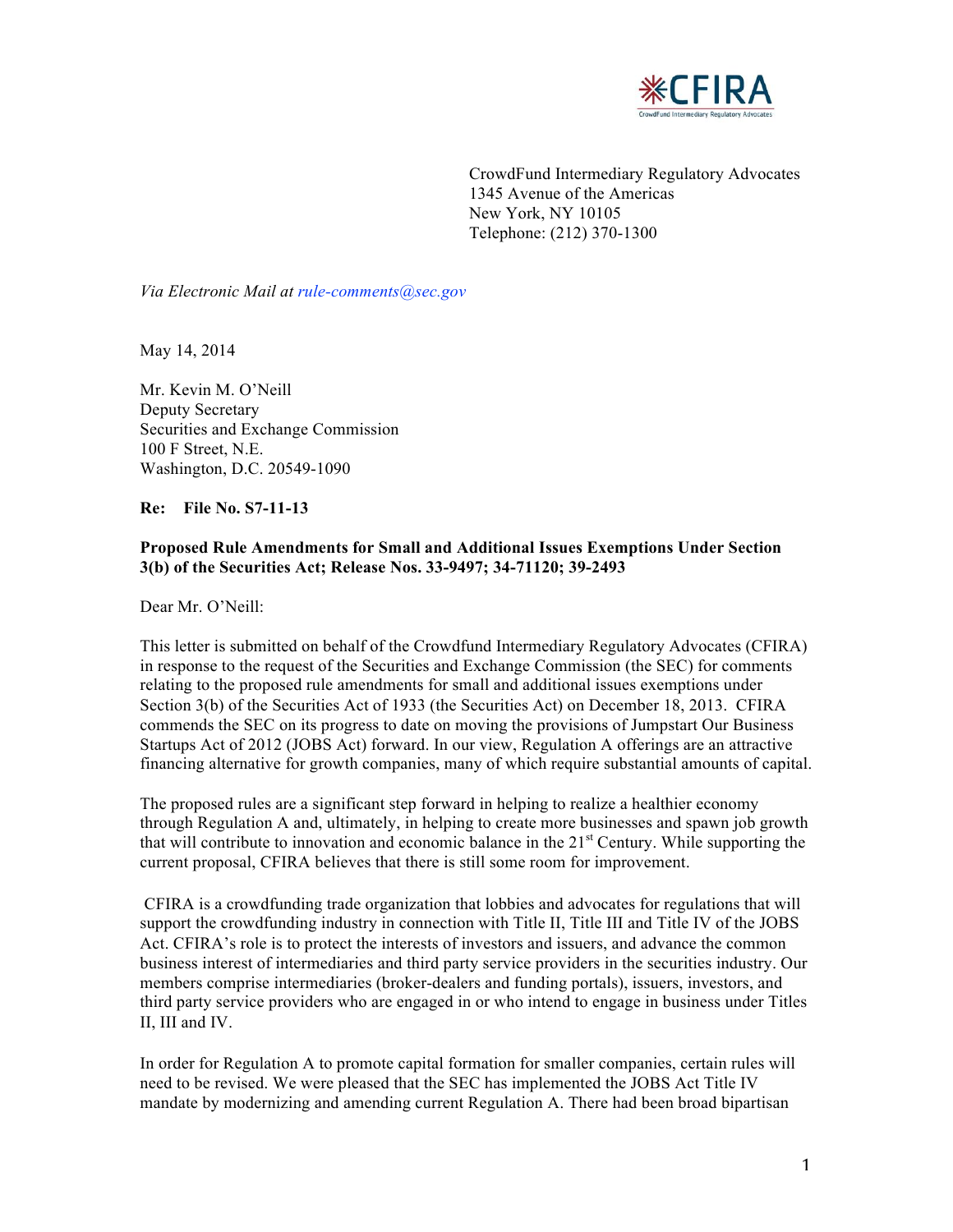

 support for H.R. 1090, which would have preserved the basic Regulation A framework and raised within Regulation A, the exemption will become a streamlined capital-raising alternative for smaller, emerging companies. the dollar threshold. We believe that by retaining this framework and creating two offering tiers

 For companies seeking to raise up to \$50 million in each 12-month period without incurring the cost associated with a traditional initial public offering and subsequent full reporting, Regulation A will allow these businesses to accelerate in ways that are necessary to foster long term growth.

 The Commission has an opportunity to do the same for other growth companies seeking to raise capital. CFIRA strongly believes that a new Regulation A will be another important step towards helping growth companies acquire the capital needed to grow their businesses, while providing investors with adequate protections against fraud and malfeasance AND achieving the intended goals of Congress.

### **Recommendations**

## **Eligible Issuers**

We believe the SEC should maintain the existing categories of Regulation A issuer eligibility requirements with only minor changes. The exemption should not be available to issuers that are SEC-reporting companies. The SEC should permit use of the exemption by business development companies since they generally supplement the capital raise gap for private companies by providing investment dollars to small emerging companies. Excluding BDCs from Regulation A could hinder the market further particularly when one considers that they are in many instances providing funding to entities that are no longer considered by banks to be attractive borrowers. The exemption should be limited to operating companies, and the SEC should not permit the exemption to be available to blank check or special purpose acquisition companies or shell companies.

 If the Regulation A proposing amendments were to be expanded to include micro-cap companies, we believe it would be appropriate to condition the availability of the Regulation A exemption on such companies' being current with their reporting requirements under the Securities Exchange Act of 1934 (the Exchange Act). This is consistent with Regulation A before the 1992 amendments, and similar to both the proposal to make the exemption unavailable to issuers that have not filed the ongoing reports required by the proposed rules during the two years prior to the filing of a new offering statement, as well as the proposed rules for crowdfunding transactions.

 We further believe it would be appropriate to allow micro-cap companies to meet the disclosure requirements of Regulation A through incorporation by reference to their reports under the Exchange Act, and to suspend ongoing reporting obligations under Regulation A provided that, and only for so long as, the company continues to meet its periodic reporting requirements under formation and providing meaningful investor protection while minimizing unnecessary costs and overlapping or duplicative reporting requirements. the Exchange Act. We believe this approach is consistent with the goal of promoting capital

#### **Offering Limitations and Secondary Sales**

We support the elimination of the last sentence of Rule 251(b), which prohibits affiliate resales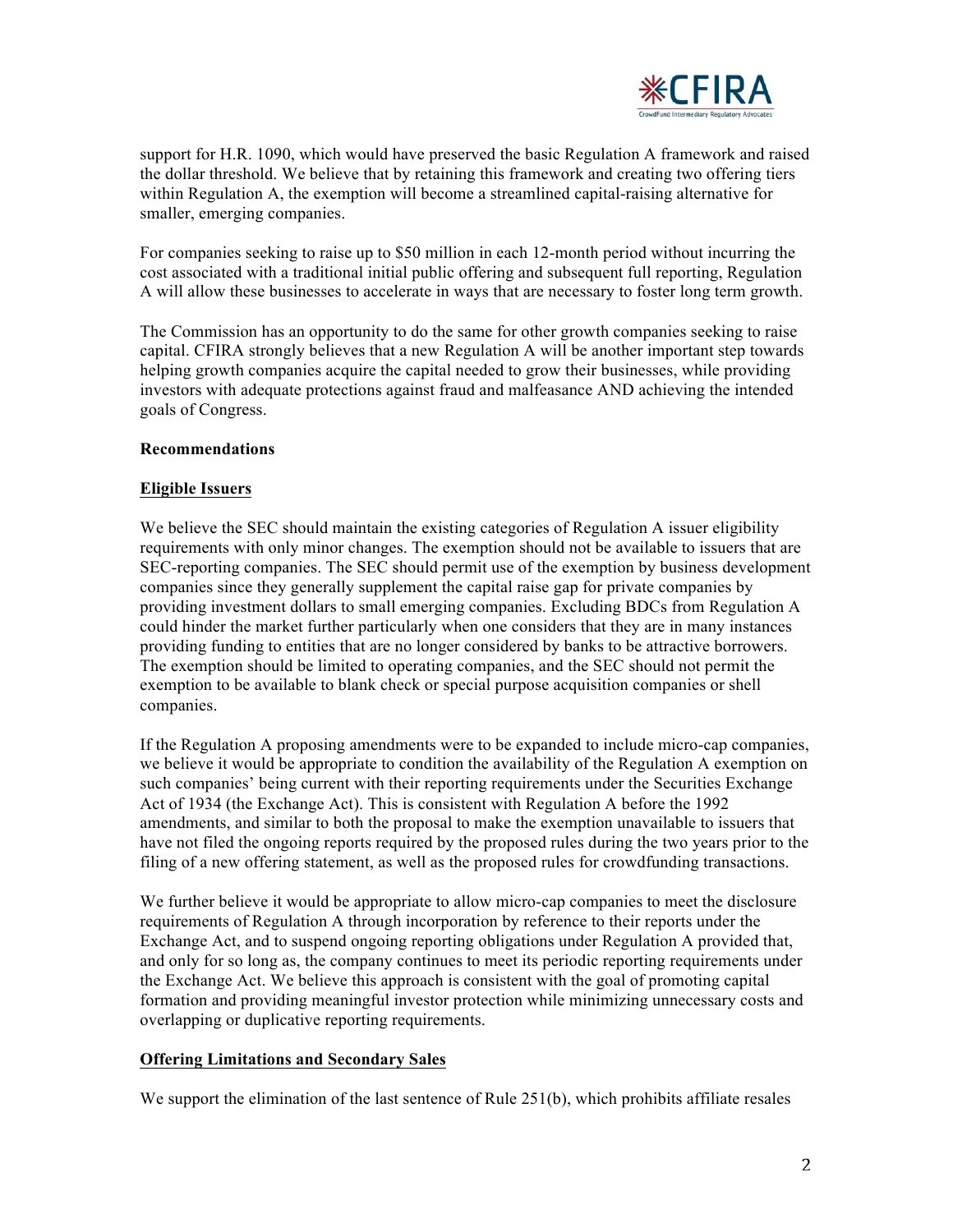

 unless the issuer has had net income from continuing operations in at least one of its last two fiscal years. Companies that spend significant resources and time on research and development like technology, biotech or drug discovery companies, or other companies provide great promise for rapid growth and job creation.

 The intent of the JOBS Act was to strengthen the capital markets through capital formation and job creation. Therefore, the exemption should be made available to affiliates, including venture capital and private equity investors. Venture capital and private equity investors will be more likely to invest in growth companies if these investors believe that those companies will have access to an array of liquidity opportunities that are currently unavailable. Some venture and private equity investors understand that an IPO may not be possible for companies in certain industries; however, Regulation A offerings could offer another liquidity opportunity for those investors. Similarly, for venture and private equity investors that seek to monetize some portion of their holdings, the ability to resell pursuant to Regulation A is important. Therefore, it is important that security holders have the opportunity to resell their securities.

 Currently, Regulation A provides that no more than \$1.5 million of the \$5 million offering limit may be sold on behalf of selling security holders. We recommend that the SEC consider modifying the proposed limitation on sales of securities by selling security holders in Tier 2 offerings. The legislation contemplated an increase in the offering threshold to \$50 million. It did not limit the percentage that could be sold by selling security holders. The intent was that smaller companies should have available an exemption for securities to be offered and sold publicly and for such securities not to be considered restricted securities. In order for the exemption to be attractive to companies and to security holders, security holders must have liquidity. Potential investors will be more likely to invest in privately held companies if they have a reasonable range of post-offering liquidity opportunities.

 We also agree that the information that will be filed by Tier 2 issuers should be considered sufficient for purposes of the current information requirement under Rule 144 and for purposes of the reasonably current financial information requirement under Rule 15c2-11. Rule 15c2-11 should be amended to provide that an issuer that is current in its Tier 2 reporting obligations under Regulation A would be deemed to have "reasonably current" financial information, even if its most current balance sheet is as of a date up to nine months old and it had not provided other updated information.

### **State Preemption**

 We support the SEC's approach, defining "qualified purchaser" under the Securities Act in a manner that effectively exempts Tier 2 offerings from state blue-sky laws. Purchasers in Tier 2 offerings will have publicly available information on which to base their investment decision. The various investor protection measures that are incorporated in the Proposing Release are sufficient purchaser" that is equivalent to an "accredited investor" could have negative unintended exemption for an offering were premised on sales only to "accredited investors," it would be difficult to justify the costs and burdens associated with such an offering when contrasted with a Rule 506 offering with no disclosure requirements. Therefore, we recommend that Tier 2 investments also include "non-accredited investors" under the blue-sky exemption. to render regulation by state authorities unnecessary. Adopting a definition of "qualified consequences, making the exemption of very limited use. Regulation A offerings were intended to be sold publicly, and not limited to investors that were "accredited investors." If the blue-sky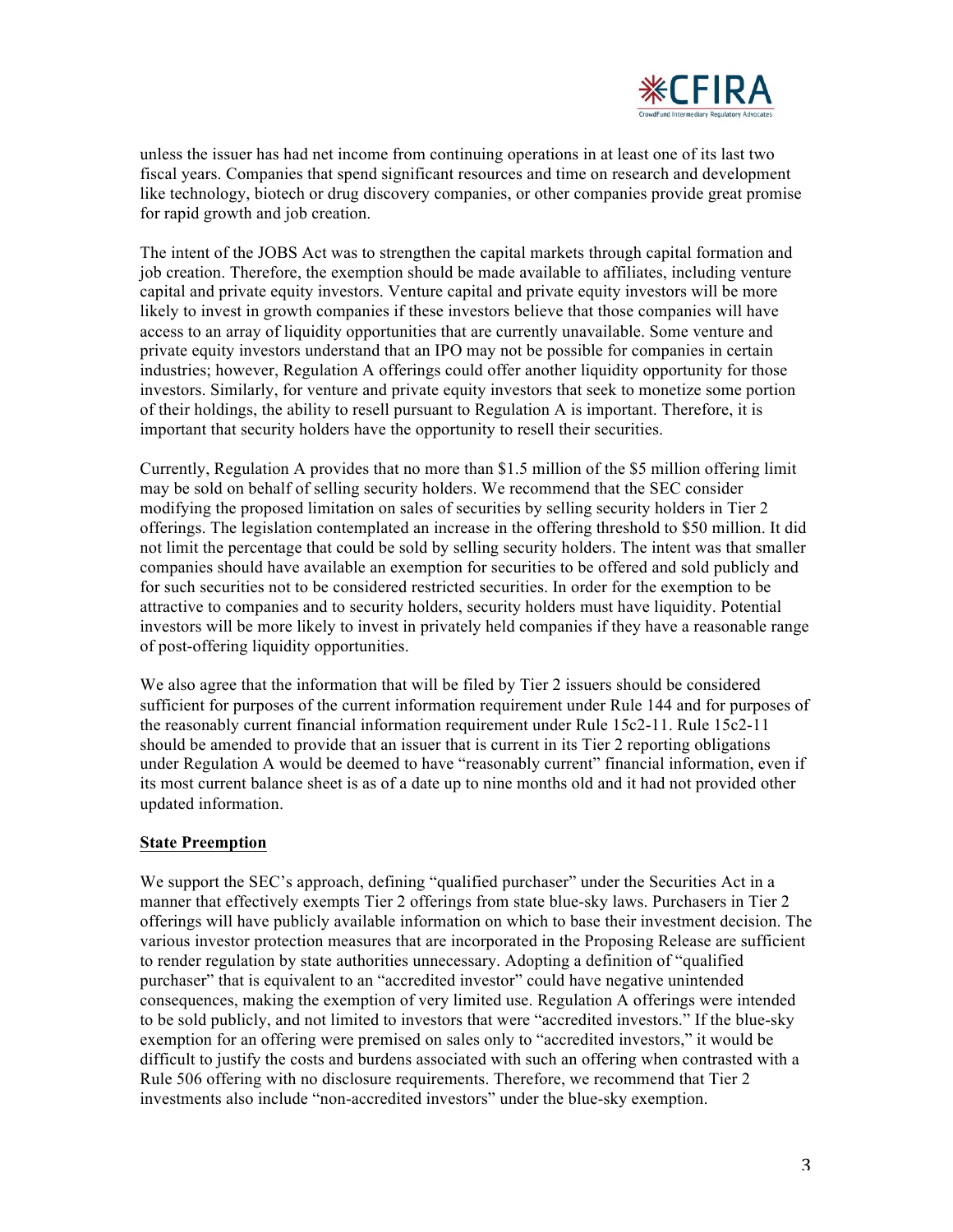

### **Limitations on Investment**

 Regulation A is an exemption for smaller "public" offerings and the investment limitation will serve to limit these offerings. It is not clear that the investment limitation is consistent with Congressional intent. At the very least, we urge the SEC to consider reviewing the necessity of the investment limit within a specified period of time after the final rule's effective date.

 The proposed rules would incorporate a new investment limit for Tier 2 offerings. The proposed rule would limit the permissible amount to be invested by any investor to the greater of 10% of the investor's net worth or annual income. We assume that this is intended to apply to natural persons. The final rule should make this clear. The investment limit will have the effect, which may or may not be intentional, of limiting the participation of non-accredited investors in Regulation A offerings. An issuer that seeks to complete a Regulation A offering and remain below the holder of record threshold under the Exchange Act may not want its securities sold to non-accredited investors since it may prove more difficult for subsequent financing rounds. We believe that this would be an unfortunate result.

## **Disclosure Requirements**

 We wholeheartedly support the recent statements made by SEC Chair White and Commissioner Gallagher regarding the need to review and update disclosure requirements. Disclosures should focus on those matters that are of greatest interest to investors. Disclosures have become overwhelming to investors and information that is deemed most important is too easily obscured. The SEC should take advantage of this opportunity to implement changes in its disclosure framework.

 Disclosure requirements for the Regulation A offering statement should reference Regulation S-K requirements, but these requirements should be scaled depending upon the issuer's size.. The SEC should issue guidance or instructions regarding the disclosure requirements that direct the issuer and its counsel to limit risk factors to only the most important or significant factors that are likely to affect the issuer's business and results of operations. The premise underlying Regulation A is disclosure requirements are not appropriately scaled, it is not clear how smaller issuers will benefit from the exemption. that a Regulation A offering should be a more accessible option for smaller issuers. If the

The financial statement requirements for Tier 2 issuers should not make a Regulation A offering prohibitively expensive.

 The audit requirements should be limited to U.S. Generally Accepted Auditing Standards (U.S. G.A.A.S.) that would be applicable to audits of private companies.

## **Safe Harbors for Communications**

 CFIRA recommends the SEC to consider formulating and adopting limited safe harbors for regular communications by issuers that are not Exchange Act reporting companies. A company should be able to communicate with its customers, vendors, partners, and shareholders with that is contemplating a Regulation A offering or that has completed a Regulation A offering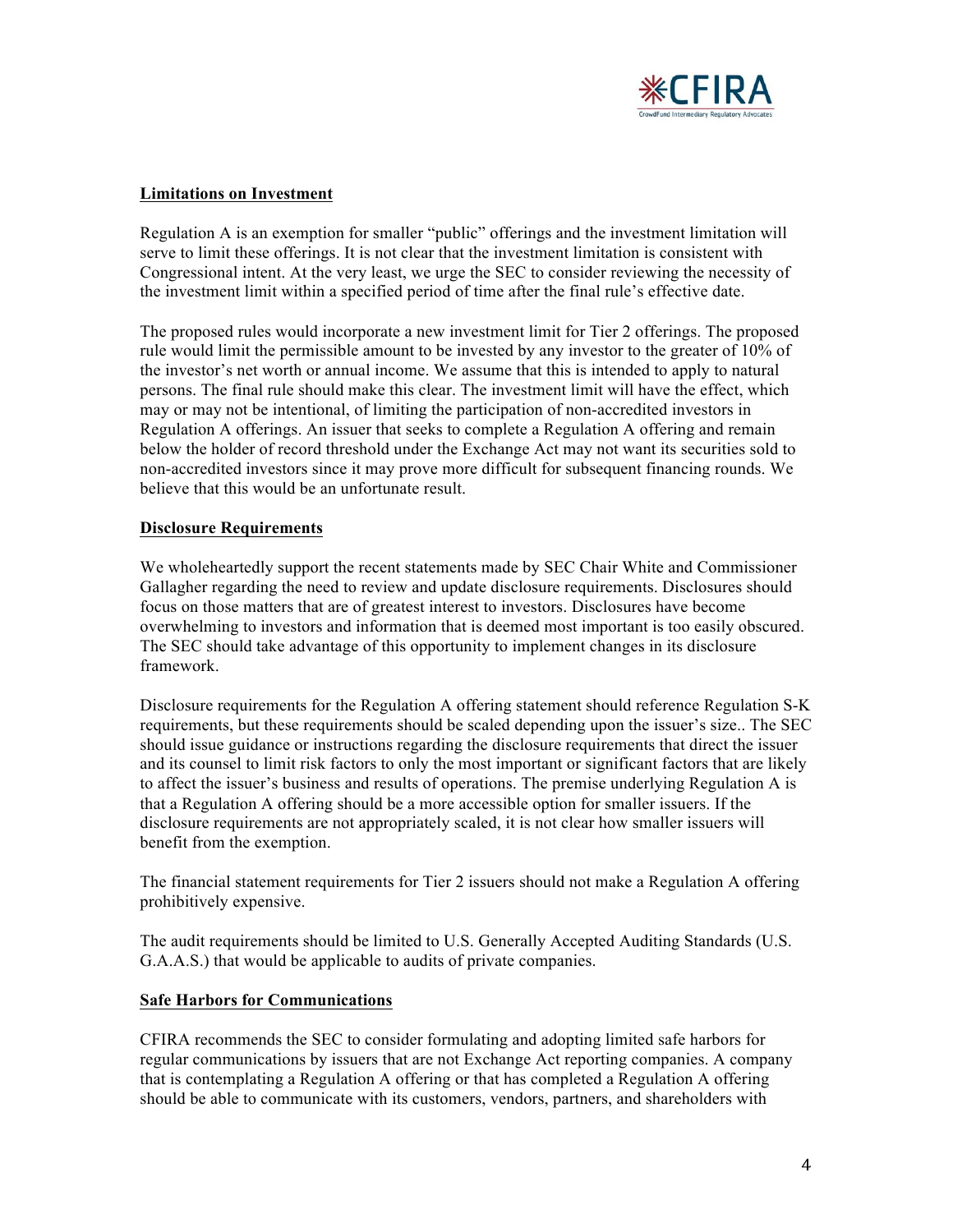

 certainty that communications that are regularly released and that do not reference an offering will not be treated as offering related communications. Similarly, the SEC should consider measures to encourage third party service providers to publish research reports regarding companies that have completed Regulation A offerings. Having current information available about these issuers will be essential to the development of a vibrant secondary market for these securities.

# **Treatment under Section 12(g)**

 The proposed rule would not exempt securities sold pursuant to Regulation A from the Section 12(g) Exchange Act threshold. Securities sold under Regulation Crowdfunding would be exempt from the Section 12(g) threshold, but not securities sold in Regulation A offerings. CFIRA recommends the same treatment for Regulation A offerings under Section 12(g) since this exemption is intended to be useful to smaller companies seeking to raise capital.

 The securities sold pursuant to the exemption are not considered "restricted securities" and may be transferred freely. As a result, an issuer would be required to retain a transfer agent and track the status of the holders of its securities or impose contractual transfer restrictions. An issuer that seeks to rely on Regulation A and remain a non-reporting issuer under the Exchange Act would then be motivated to limit sales of its securities to accredited investors. This is inconsistent with the purpose of the exemption. If no broker-dealer were prepared to hold Regulation A securities in street name and each actual holder was counted as a holder of record, then an issuer that sold its securities to non-accredited investors in a Regulation A offering could rapidly trigger the Exchange Act registration requirement.

# **Regulation A as an IPO Alternative**

 The Regulation A exemption should be flexible enough to facilitate a contemporaneous listing on a securities exchange for an issuer that elects to become a fully-reporting company under the Exchange Act following completion of its offering. Facilitating an exchange listing would be consistent with the SEC's investor protection mission. The original recommendation to raise the offering threshold in current Regulation A was based on the notion that an issuer should have an opportunity to raise sufficient proceeds in an offering such that it would then be able to meet the listing qualifications of exchanges such as Nasdaq and the NYSE MKT.

 The disclosure requirements proposed by the SEC are robust and if an issuer chooses to satisfy the disclosure requirements by using the Part I of Form S-1 format (assuming accommodations are made for smaller issuers), it should not be necessary for that issuer to prepare and file an additional registration statement on Form 10. Form 8-A should be amended in order to permit the form to be used by an issuer in connection with listing in conjunction with completing a Tier 2 Regulation A offering.

 If the issue of amending Form 8-A can be addressed, it is realistic to contemplate a Regulation A initial offering alternative that would address with great efficacy the public capital raising needs of smaller companies, while ensuring that such companies will provide robust information to the public; meet appropriate disclosure standards; participate in an iterative though expedited SEC review process; be encouraged to list their securities on a national securities exchange; and undertake, post-offering and listing, to comply with Sarbanes-Oxley and other corporate governance requirements (benefitting from the same phase-in applicable to emerging growth